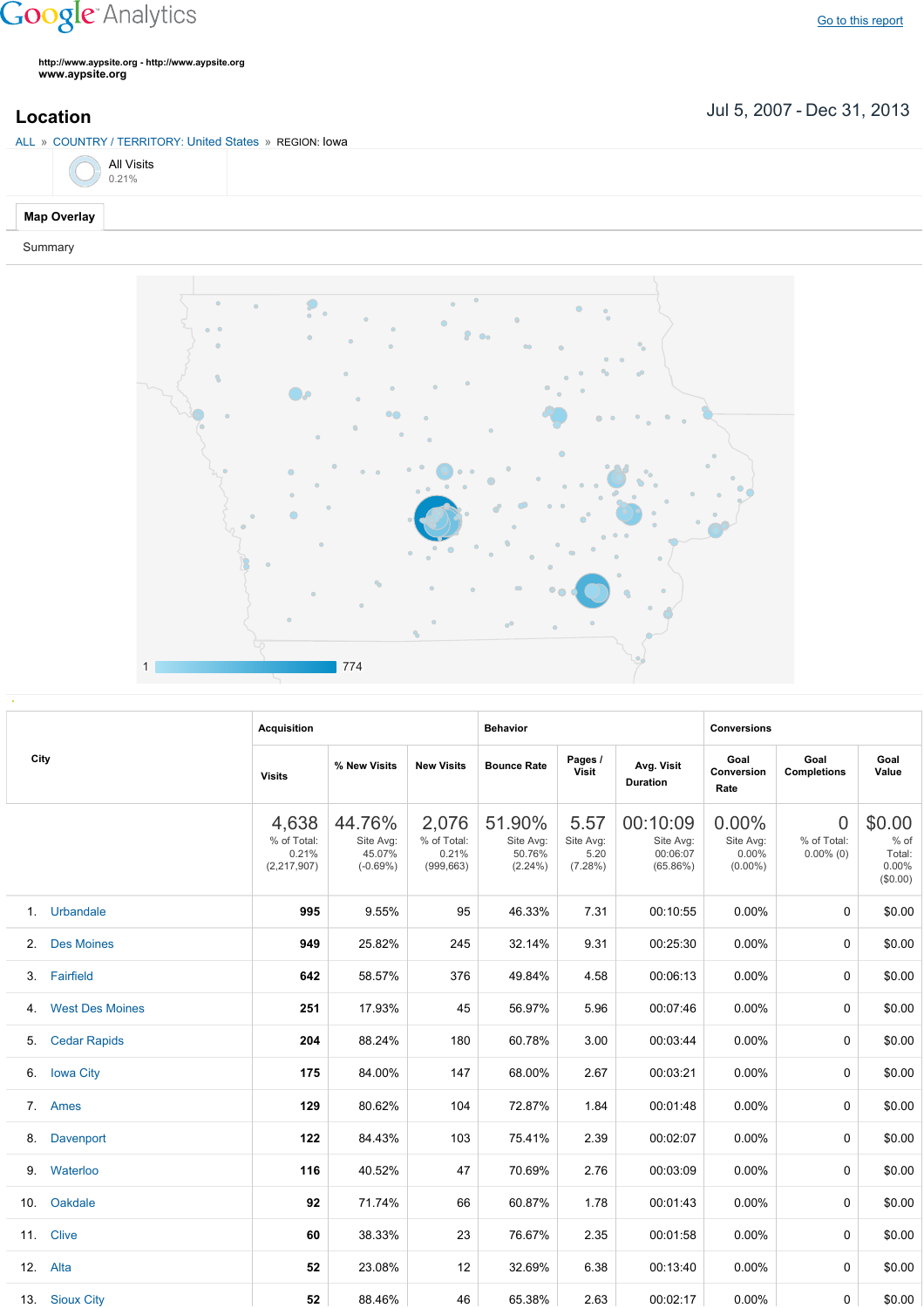|     | 14. Cedar Falls       | 51             | 82.35%  | 42             | 47.06%  | 5.96  | 00:06:29 | 0.00%    | 0 | \$0.00 |
|-----|-----------------------|----------------|---------|----------------|---------|-------|----------|----------|---|--------|
|     | 15. Johnston          | 49             | 16.33%  | 8              | 51.02%  | 6.69  | 00:08:45 | 0.00%    | 0 | \$0.00 |
|     | 16. Dubuque           | 36             | 94.44%  | 34             | 58.33%  | 1.81  | 00:02:06 | $0.00\%$ | 0 | \$0.00 |
|     | 17. Spirit Lake       | 35             | 11.43%  | 4              | 71.43%  | 5.23  | 00:08:17 | $0.00\%$ | 0 | \$0.00 |
|     | 18. Burlington        | 33             | 39.39%  | 13             | 18.18%  | 10.61 | 00:09:34 | $0.00\%$ | 0 | \$0.00 |
|     | 19. Bettendorf        | 31             | 93.55%  | 29             | 74.19%  | 2.35  | 00:01:00 | 0.00%    | 0 | \$0.00 |
|     | 20. Fort Dodge        | 29             | 79.31%  | 23             | 72.41%  | 1.62  | 00:01:58 | $0.00\%$ | 0 | \$0.00 |
|     | 21. Clinton           | 18             | 83.33%  | 15             | 61.11%  | 2.28  | 00:02:45 | $0.00\%$ | 0 | \$0.00 |
|     | 22. Grinnell          | 18             | 83.33%  | 15             | 72.22%  | 1.94  | 00:01:13 | $0.00\%$ | 0 | \$0.00 |
|     | 23. Hiawatha          | 18             | 77.78%  | 14             | 44.44%  | 4.44  | 00:02:47 | $0.00\%$ | 0 | \$0.00 |
|     | 24. Muscatine         | 17             | 47.06%  | 8              | 94.12%  | 1.06  | 00:00:02 | $0.00\%$ | 0 | \$0.00 |
|     | 25. Agency            | 16             | 87.50%  | 14             | 43.75%  | 3.44  | 00:04:09 | 0.00%    | 0 | \$0.00 |
|     | 26. Ankeny            | 15             | 86.67%  | 13             | 53.33%  | 2.60  | 00:06:21 | $0.00\%$ | 0 | \$0.00 |
| 27. | <b>Council Bluffs</b> | 15             | 93.33%  | 14             | 80.00%  | 1.20  | 00:02:00 | $0.00\%$ | 0 | \$0.00 |
|     | 28. Melbourne         | 14             | 78.57%  | 11             | 71.43%  | 1.43  | 00:00:20 | $0.00\%$ | 0 | \$0.00 |
| 29. | <b>Mount Pleasant</b> | 14             | 71.43%  | 10             | 57.14%  | 2.14  | 00:01:08 | $0.00\%$ | 0 | \$0.00 |
|     | 30. Harlan            | 13             | 23.08%  | 3              | 15.38%  | 6.77  | 00:12:57 | $0.00\%$ | 0 | \$0.00 |
|     | 31. Ottumwa           | 13             | 92.31%  | 12             | 69.23%  | 1.77  | 00:01:52 | $0.00\%$ | 0 | \$0.00 |
| 32. | <b>Mason City</b>     | 12             | 100.00% | 12             | 75.00%  | 1.42  | 00:00:44 | $0.00\%$ | 0 | \$0.00 |
|     | 33. North Liberty     | 11             | 72.73%  | 8              | 72.73%  | 1.64  | 00:01:13 | $0.00\%$ | 0 | \$0.00 |
|     | 34. Batavia           | 10             | 50.00%  | 5              | 20.00%  | 8.00  | 00:08:20 | $0.00\%$ | 0 | \$0.00 |
|     | 35. Marion            | 10             | 90.00%  | 9              | 80.00%  | 1.60  | 00:02:35 | $0.00\%$ | 0 | \$0.00 |
|     | 36. Newton            | 9              | 88.89%  | 8              | 55.56%  | 2.56  | 00:05:37 | $0.00\%$ | 0 | \$0.00 |
|     | 37. Denison           | 8              | 100.00% | 8              | 75.00%  | 1.50  | 00:00:20 | $0.00\%$ | 0 | \$0.00 |
|     | 38. Storm Lake        | 8              | 87.50%  | $\overline{7}$ | 62.50%  | 1.62  | 00:03:40 | $0.00\%$ | 0 | \$0.00 |
|     | 39. Carroll           | 7              | 71.43%  | 5              | 85.71%  | 1.43  | 00:00:06 | $0.00\%$ | 0 | \$0.00 |
| 40. | <b>Clear Lake</b>     | $\overline{7}$ | 100.00% | $\overline{7}$ | 85.71%  | 1.29  | 00:02:17 | $0.00\%$ | 0 | \$0.00 |
|     | 41. Dysart            | 7              | 42.86%  | 3              | 42.86%  | 2.00  | 00:01:13 | $0.00\%$ | 0 | \$0.00 |
|     | 42. Waukee            | $\overline{7}$ | 100.00% | $\overline{7}$ | 100.00% | 1.00  | 00:00:00 | $0.00\%$ | 0 | \$0.00 |
|     | 43. Independence      | 6              | 50.00%  | 3              | 33.33%  | 4.00  | 00:04:53 | $0.00\%$ | 0 | \$0.00 |
| 44. | <b>Mount Vernon</b>   | 6              | 83.33%  | 5              | 50.00%  | 1.67  | 00:01:00 | $0.00\%$ | 0 | \$0.00 |
| 45. | Oskaloosa             | 6              | 83.33%  | 5              | 100.00% | 1.00  | 00:00:00 | $0.00\%$ | 0 | \$0.00 |
| 46. | Spencer               | 6              | 83.33%  | 5              | 83.33%  | 1.17  | 00:00:10 | $0.00\%$ | 0 | \$0.00 |
|     | 47. Altoona           | 5              | 20.00%  | $\mathbf{1}$   | 80.00%  | 1.40  | 00:00:54 | $0.00\%$ | 0 | \$0.00 |
|     | 48. Creston           | 5              | 100.00% | $\sqrt{5}$     | 100.00% | 1.00  | 00:00:00 | $0.00\%$ | 0 | \$0.00 |
|     | 49. Indianola         | 5              | 100.00% | 5              | 100.00% | 1.00  | 00:00:00 | $0.00\%$ | 0 | \$0.00 |
|     | 50. Marshalltown      | 5              | 80.00%  | 4              | 80.00%  | 1.20  | 00:00:32 | $0.00\%$ | 0 | \$0.00 |
|     | 51. Pella             | 5              | 60.00%  | 3              | 80.00%  | 1.20  | 00:00:20 | $0.00\%$ | 0 | \$0.00 |
|     | 52. Williamsburg      | 5              | 80.00%  | 4              | 60.00%  | 8.00  | 00:11:30 | $0.00\%$ | 0 | \$0.00 |
|     | 53. (not set)         | 4              | 75.00%  | 3              | 100.00% | 1.00  | 00:00:00 | $0.00\%$ | 0 | \$0.00 |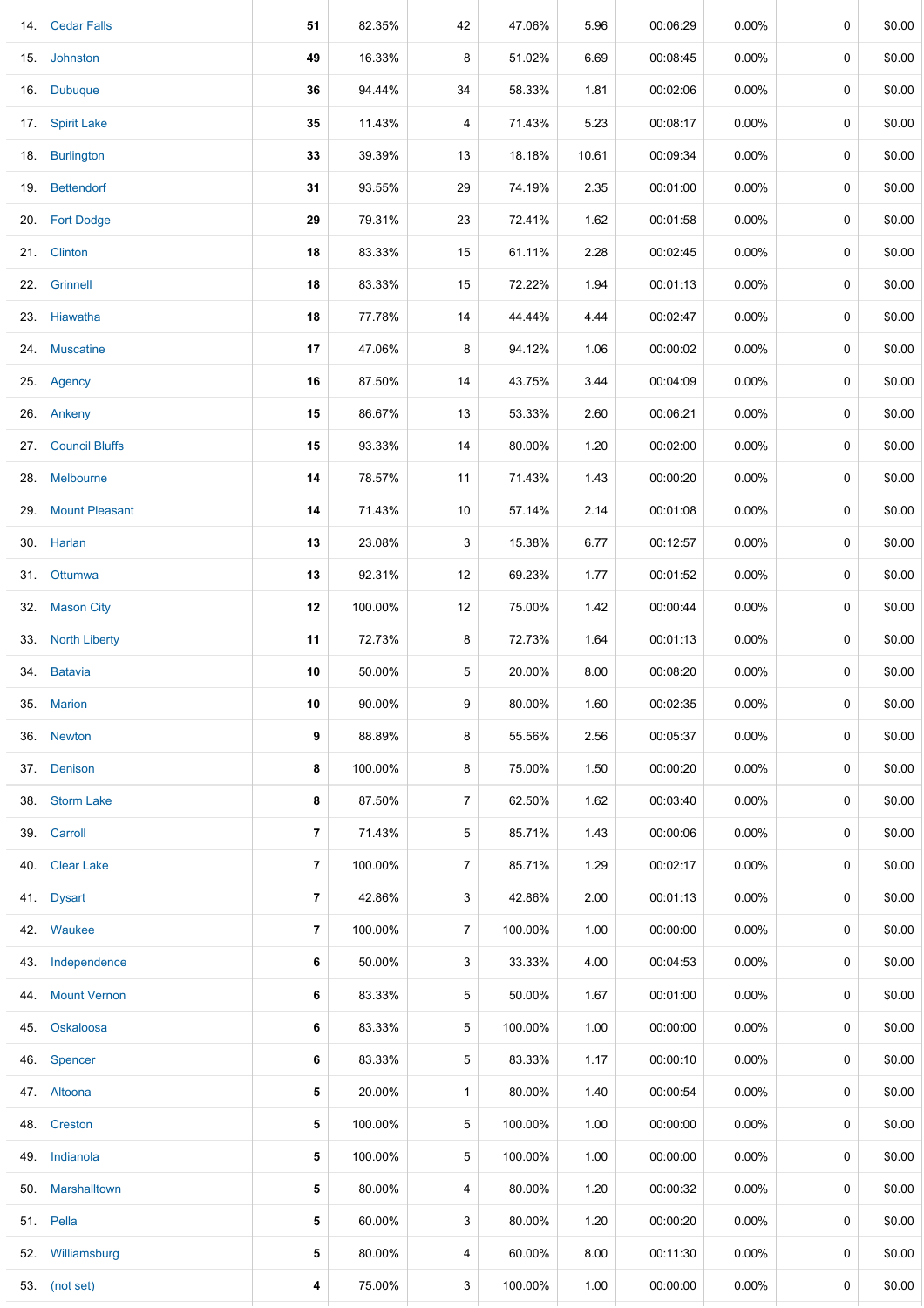|     | 54. Cresco          | 4 | 100.00%  | 4              | 100.00%       | 1.00  | 00:00:00 | $0.00\%$ | 0      | \$0.00 |
|-----|---------------------|---|----------|----------------|---------------|-------|----------|----------|--------|--------|
|     | 55. Forest City     | 4 | 25.00%   | $\mathbf{1}$   | 50.00%        | 3.25  | 00:00:50 | $0.00\%$ | 0      | \$0.00 |
|     | 56. Fort Madison    | 4 | $0.00\%$ | 0              | 50.00%        | 2.50  | 00:04:44 | $0.00\%$ | 0      | \$0.00 |
|     | 57. Sigourney       | 4 | 75.00%   | 3              | 100.00%       | 1.00  | 00:00:00 | 0.00%    | 0      | \$0.00 |
|     | 58. Swisher         | 4 | 100.00%  | 4              | 100.00%       | 1.00  | 00:00:00 | $0.00\%$ | 0      | \$0.00 |
|     | 59. Albia           | 3 | 100.00%  | 3              | 66.67%        | 1.67  | 00:00:09 | $0.00\%$ | 0      | \$0.00 |
|     | 60. Boone           | 3 | 100.00%  | 3              | 100.00%       | 1.00  | 00:00:00 | $0.00\%$ | 0      | \$0.00 |
|     | 61. Camanche        | 3 | 33.33%   | $\mathbf{1}$   | $0.00\%$      | 20.33 | 00:17:35 | $0.00\%$ | 0      | \$0.00 |
|     | 62. Centerville     | 3 | 100.00%  | 3              | 100.00%       | 1.00  | 00:00:00 | $0.00\%$ | 0      | \$0.00 |
|     | 63. Charles City    | 3 | 100.00%  | 3              | 100.00%       | 1.00  | 00:00:00 | $0.00\%$ | 0      | \$0.00 |
|     | 64. Decorah         | 3 | 100.00%  | 3              | 100.00%       | 1.00  | 00:00:00 | $0.00\%$ | 0      | \$0.00 |
|     | 65. Delhi           | 3 | 66.67%   | 2              | 100.00%       | 1.00  | 00:00:00 | 0.00%    | 0      | \$0.00 |
|     | 66. Dyersville      | 3 | 100.00%  | 3              | 100.00%       | 1.00  | 00:00:00 | $0.00\%$ | 0      | \$0.00 |
|     | 67. Elkader         | 3 | 100.00%  | 3              | 100.00%       | 1.00  | 00:00:00 | $0.00\%$ | 0      | \$0.00 |
| 68. | Keosauqua           | 3 | 66.67%   | $\overline{2}$ | 100.00%       | 1.00  | 00:00:00 | $0.00\%$ | 0      | \$0.00 |
|     | 69. Keota           | 3 | 100.00%  | 3              | 100.00%       | 1.00  | 00:00:00 | $0.00\%$ | 0      | \$0.00 |
|     | 70. Lamoni          | 3 | 100.00%  | 3              | 33.33%        | 3.33  | 00:02:56 | $0.00\%$ | 0      | \$0.00 |
|     | 71. Latimer         | 3 | $0.00\%$ | 0              | $0.00\%$      | 9.00  | 00:04:25 | $0.00\%$ | 0      | \$0.00 |
|     | 72. Lenox           | 3 | 100.00%  | 3              | 100.00%       | 1.00  | 00:00:00 | $0.00\%$ | 0      | \$0.00 |
|     | 73. Missouri Valley | 3 | 100.00%  | 3              | 100.00%       | 1.00  | 00:00:00 | $0.00\%$ | 0      | \$0.00 |
|     | 74. Nevada          | 3 | 100.00%  | 3              | 33.33%        | 1.67  | 00:01:17 | $0.00\%$ | 0      | \$0.00 |
|     | 75. New Hampton     | 3 | 66.67%   | $\overline{c}$ | 66.67%        | 1.33  | 00:00:06 | 0.00%    | 0      | \$0.00 |
|     | 76. Osage           | 3 | 100.00%  | 3              | 100.00%       | 1.00  | 00:00:00 | $0.00\%$ | 0      | \$0.00 |
|     | 77. Palo            | 3 | 33.33%   | $\mathbf{1}$   | 33.33%        | 4.33  | 00:13:30 | $0.00\%$ | 0      | \$0.00 |
|     | 78. Polk            | 3 | 33.33%   | 1              | 33.33%        | 5.33  | 00:08:06 | 0.00%    | 0      | \$0.00 |
|     | 79. Sioux Center    | 3 | 100.00%  | 3              | 100.00%       | 1.00  | 00:00:00 | $0.00\%$ | 0      | \$0.00 |
|     | 80. Waverly         | 3 | 100.00%  | 3              | 100.00%       | 1.00  | 00:00:00 | $0.00\%$ | 0      | \$0.00 |
|     | 81. Audubon         | 2 | 100.00%  | $\overline{2}$ | 50.00%        | 2.00  | 00:14:14 | $0.00\%$ | 0      | \$0.00 |
|     | 82. Coralville      | 2 | 100.00%  | 2              | 100.00%       | 1.00  | 00:00:00 | $0.00\%$ | 0      | \$0.00 |
|     | 83. Danville        | 2 | 100.00%  | $\overline{c}$ | 100.00%       | 1.00  | 00:00:00 | $0.00\%$ | 0      | \$0.00 |
|     | 84. Eldridge        | 2 | 100.00%  | 2              | 100.00%       | 1.00  | 00:00:00 | $0.00\%$ | 0      | \$0.00 |
|     | 85. Fayette         | 2 | 100.00%  | $\overline{c}$ | 50.00%        | 1.50  | 00:02:37 | $0.00\%$ | 0      | \$0.00 |
|     | 86. Fremont         | 2 | 100.00%  | 2              | 50.00%        | 1.50  | 00:00:01 | $0.00\%$ | 0      | \$0.00 |
| 87. | <b>Goose Lake</b>   | 2 | 100.00%  | $\overline{c}$ | 100.00%       | 1.00  | 00:00:00 | $0.00\%$ | 0      | \$0.00 |
|     | 88. Jefferson       | 2 | 100.00%  | 2              | 100.00%       | 1.00  | 00:00:00 | $0.00\%$ | 0      | \$0.00 |
|     | 89. Keokuk          | 2 | 100.00%  | $\overline{c}$ | 50.00%        | 1.50  | 00:05:44 | $0.00\%$ | 0      | \$0.00 |
|     | 90. Knoxville       | 2 | 100.00%  | 2              | 50.00%        | 1.50  | 00:00:12 | $0.00\%$ | 0      | \$0.00 |
|     | 91. Le Mars         | 2 | 100.00%  | $\overline{c}$ | 100.00%       | 1.00  | 00:00:00 | $0.00\%$ | 0      | \$0.00 |
| 92. | Manchester          | 2 | 100.00%  | 2              | 100.00%       | 1.00  | 00:00:00 | $0.00\%$ | 0      | \$0.00 |
|     | 93. Martelle        | 2 | 100.00%  | 2              | 100.00%       | 1.00  | 00:00:00 | 0.00%    | 0      | \$0.00 |
|     | hanliM AP           | 2 | 100 00%  | $\mathcal{P}$  | <b>50 00%</b> | 1.50  | 00.01.12 | ለ በበ%    | $\cap$ | ደሀ ሀሀ  |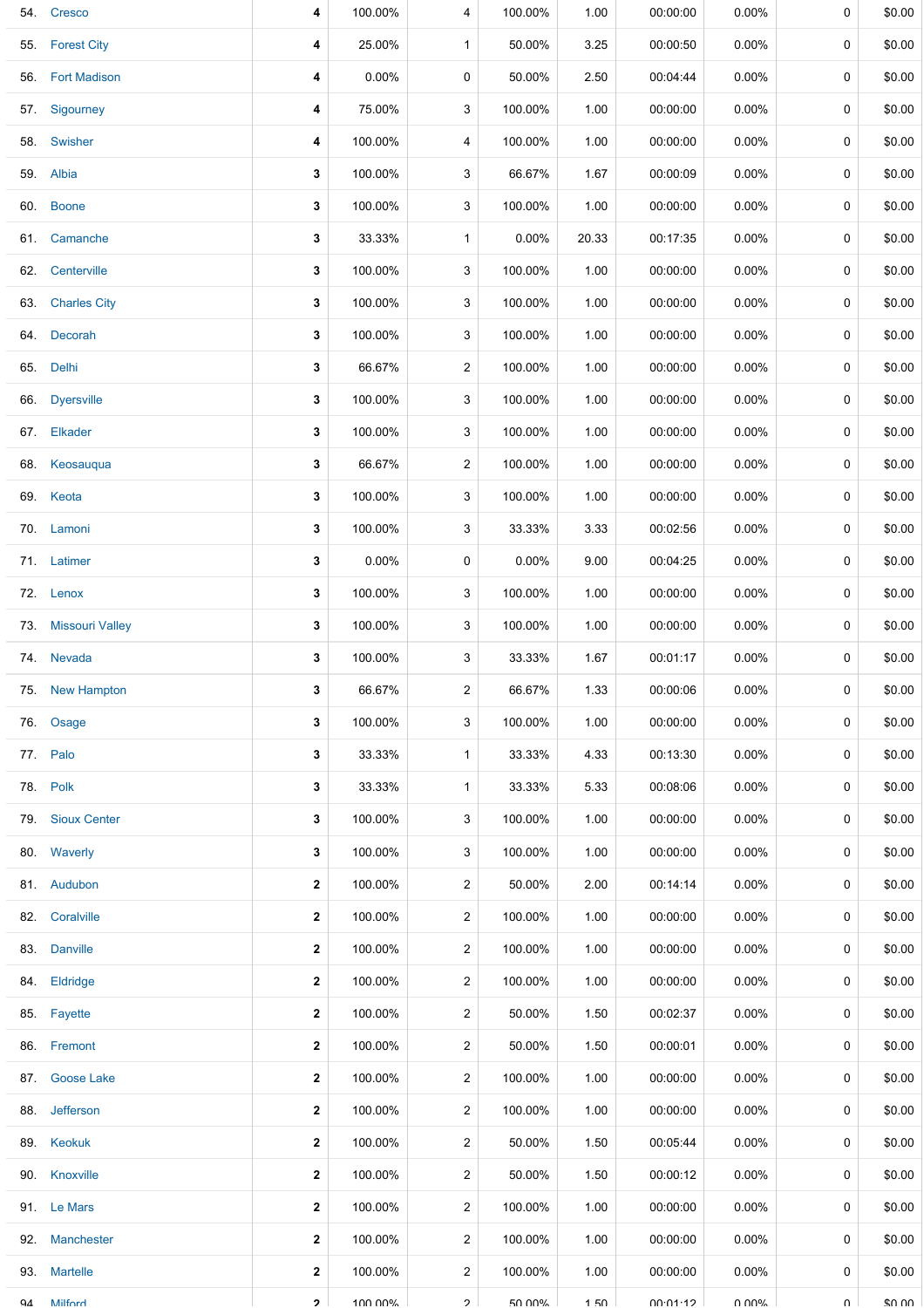|           | <u>IVIIIIVI</u> u    |                         | 100.0070 |                         | <u>JU.UU /U</u> | $\sim$ | 00.01.1Z | <b>0.0070</b> |             | ψυ.υυ  |
|-----------|----------------------|-------------------------|----------|-------------------------|-----------------|--------|----------|---------------|-------------|--------|
|           | 95. Monona           | $\mathbf{2}$            | 100.00%  | $\overline{c}$          | $0.00\%$        | 3.00   | 00:05:29 | $0.00\%$      | $\mathbf 0$ | \$0.00 |
| 96.       | <b>Moville</b>       | $\mathbf{2}$            | 100.00%  | $\overline{\mathbf{c}}$ | 50.00%          | 1.50   | 00:01:53 | $0.00\%$      | 0           | \$0.00 |
| 97.       | <b>Rock Rapids</b>   | $\mathbf 2$             | 0.00%    | 0                       | 50.00%          | 7.00   | 00:03:25 | 0.00%         | 0           | \$0.00 |
| 98.       | <b>Rockwell City</b> | $\mathbf 2$             | 100.00%  | $\overline{c}$          | 50.00%          | 1.50   | 00:01:45 | $0.00\%$      | 0           | \$0.00 |
|           | 99. Sergeant Bluff   | $\mathbf{2}$            | 100.00%  | 2                       | 100.00%         | 1.00   | 00:00:00 | 0.00%         | 0           | \$0.00 |
|           | 100. Sibley          | $\mathbf{2}$            | 50.00%   | $\mathbf{1}$            | 0.00%           | 3.00   | 00:01:39 | $0.00\%$      | 0           | \$0.00 |
|           | 101. Terril          | $\overline{\mathbf{2}}$ | 50.00%   | $\mathbf{1}$            | 50.00%          | 2.50   | 00:01:29 | 0.00%         | 0           | \$0.00 |
|           | 102. Tipton          | $\mathbf{2}$            | 100.00%  | $\overline{\mathbf{c}}$ | 100.00%         | 1.00   | 00:00:00 | $0.00\%$      | 0           | \$0.00 |
|           | 103. Wellman         | $\mathbf{2}$            | 100.00%  | $\overline{a}$          | 0.00%           | 7.00   | 00:23:10 | $0.00\%$      | 0           | \$0.00 |
|           | 104. Adel            | 1                       | 100.00%  | 1                       | 100.00%         | 1.00   | 00:00:00 | $0.00\%$      | 0           | \$0.00 |
|           | 105. Algona          | 1                       | 100.00%  | $\mathbf{1}$            | 100.00%         | 1.00   | 00:00:00 | $0.00\%$      | 0           | \$0.00 |
|           | 106. Amana           | 1                       | 100.00%  | $\mathbf{1}$            | 100.00%         | 1.00   | 00:00:00 | $0.00\%$      | 0           | \$0.00 |
|           | 107. Andrew          | 1                       | 100.00%  | $\mathbf{1}$            | 100.00%         | 1.00   | 00:00:00 | $0.00\%$      | 0           | \$0.00 |
|           | 108. Atlantic        | 1                       | 100.00%  | 1                       | 0.00%           | 2.00   | 00:00:12 | $0.00\%$      | 0           | \$0.00 |
| 109.      | <b>Belle Plaine</b>  | 1                       | 100.00%  | $\mathbf{1}$            | 100.00%         | 1.00   | 00:00:00 | $0.00\%$      | 0           | \$0.00 |
|           | 110. Blairstown      | 1                       | 100.00%  | $\mathbf{1}$            | 0.00%           | 7.00   | 00:02:35 | $0.00\%$      | 0           | \$0.00 |
| 111.      | <b>Bloomfield</b>    | 1                       | 100.00%  | $\mathbf{1}$            | 100.00%         | 1.00   | 00:00:00 | $0.00\%$      | 0           | \$0.00 |
|           | 112. Bondurant       | 1                       | $0.00\%$ | 0                       | 100.00%         | 1.00   | 00:00:00 | $0.00\%$      | 0           | \$0.00 |
|           | 113. Brooklyn        | 1                       | 100.00%  | $\mathbf{1}$            | 100.00%         | 1.00   | 00:00:00 | $0.00\%$      | 0           | \$0.00 |
|           | 114. Burnside        | 1                       | 100.00%  | 1                       | 100.00%         | 1.00   | 00:00:00 | $0.00\%$      | 0           | \$0.00 |
| 115. Burt |                      | 1                       | 100.00%  | $\mathbf{1}$            | 100.00%         | 1.00   | 00:00:00 | $0.00\%$      | 0           | \$0.00 |
|           | 116. Carlisle        | 1                       | 100.00%  | 1                       | 100.00%         | 1.00   | 00:00:00 | 0.00%         | 0           | \$0.00 |
|           | 117. Chariton        | 1                       | 100.00%  | 1                       | 100.00%         | 1.00   | 00:00:00 | $0.00\%$      | 0           | \$0.00 |
|           | 118. Clarion         | 1                       | 100.00%  | 1                       | 100.00%         | 1.00   | 00:00:00 | $0.00\%$      | 0           | \$0.00 |
|           | 119. Colo            | 1                       | 100.00%  | 1                       | 100.00%         | 1.00   | 00:00:00 | 0.00%         | 0           | \$0.00 |
|           | 120. DeWitt          | 1                       | 100.00%  | $\mathbf{1}$            | 100.00%         | 1.00   | 00:00:00 | $0.00\%$      | 0           | \$0.00 |
|           | 121. Defiance        | 1                       | 100.00%  | 1                       | 100.00%         | 1.00   | 00:00:00 | $0.00\%$      | 0           | \$0.00 |
|           | 122. Denver          | 1                       | $0.00\%$ | 0                       | 0.00%           | 11.00  | 00:04:36 | $0.00\%$      | 0           | \$0.00 |
|           | 123. Eldora          | 1                       | 100.00%  | 1                       | 100.00%         | 1.00   | 00:00:00 | $0.00\%$      | 0           | \$0.00 |
| 124.      | Elgin                | 1                       | 100.00%  | $\mathbf{1}$            | 100.00%         | 1.00   | 00:00:00 | $0.00\%$      | 0           | \$0.00 |
| 125.      | Emmetsburg           | 1                       | 100.00%  | 1                       | 0.00%           | 3.00   | 00:03:32 | $0.00\%$      | 0           | \$0.00 |
| 126.      | Epworth              | 1                       | 100.00%  | $\mathbf{1}$            | 100.00%         | 1.00   | 00:00:00 | $0.00\%$      | 0           | \$0.00 |
|           | 127. Havelock        | 1                       | 100.00%  | 1                       | 100.00%         | 1.00   | 00:00:00 | $0.00\%$      | 0           | \$0.00 |
| 128. Hull |                      | 1                       | 100.00%  | $\mathbf{1}$            | 0.00%           | 7.00   | 00:08:16 | 0.00%         | 0           | \$0.00 |
|           | 129. Humboldt        | 1                       | 100.00%  | 1                       | 100.00%         | 1.00   | 00:00:00 | $0.00\%$      | 0           | \$0.00 |
|           | 130. Huxley          | 1                       | 100.00%  | 1                       | 100.00%         | 1.00   | 00:00:00 | $0.00\%$      | 0           | \$0.00 |
|           | 131. Kalona          | 1                       | 100.00%  | 1                       | 100.00%         | 1.00   | 00:00:00 | $0.00\%$      | 0           | \$0.00 |
|           | 132. Lake Mills      | 1                       | 100.00%  | $\mathbf{1}$            | 0.00%           | 2.00   | 00:00:12 | $0.00\%$      | 0           | \$0.00 |
|           | 133. Lake View       | 1                       | 100.00%  | 1                       | 100.00%         | 1.00   | 00:00:00 | $0.00\%$      | 0           | \$0.00 |
|           | 134. Leon            | 1                       | 100.00%  | 1                       | 100.00%         | 1.00   | 00:00:00 | $0.00\%$      | 0           | \$0.00 |

**2** 100.00 / **2** 

2 5 0.0 0 % 1.5 0 0 0:0 1:1 2 0.0 0 %

ψυ.υυ

 $J$   $\tau$ . millong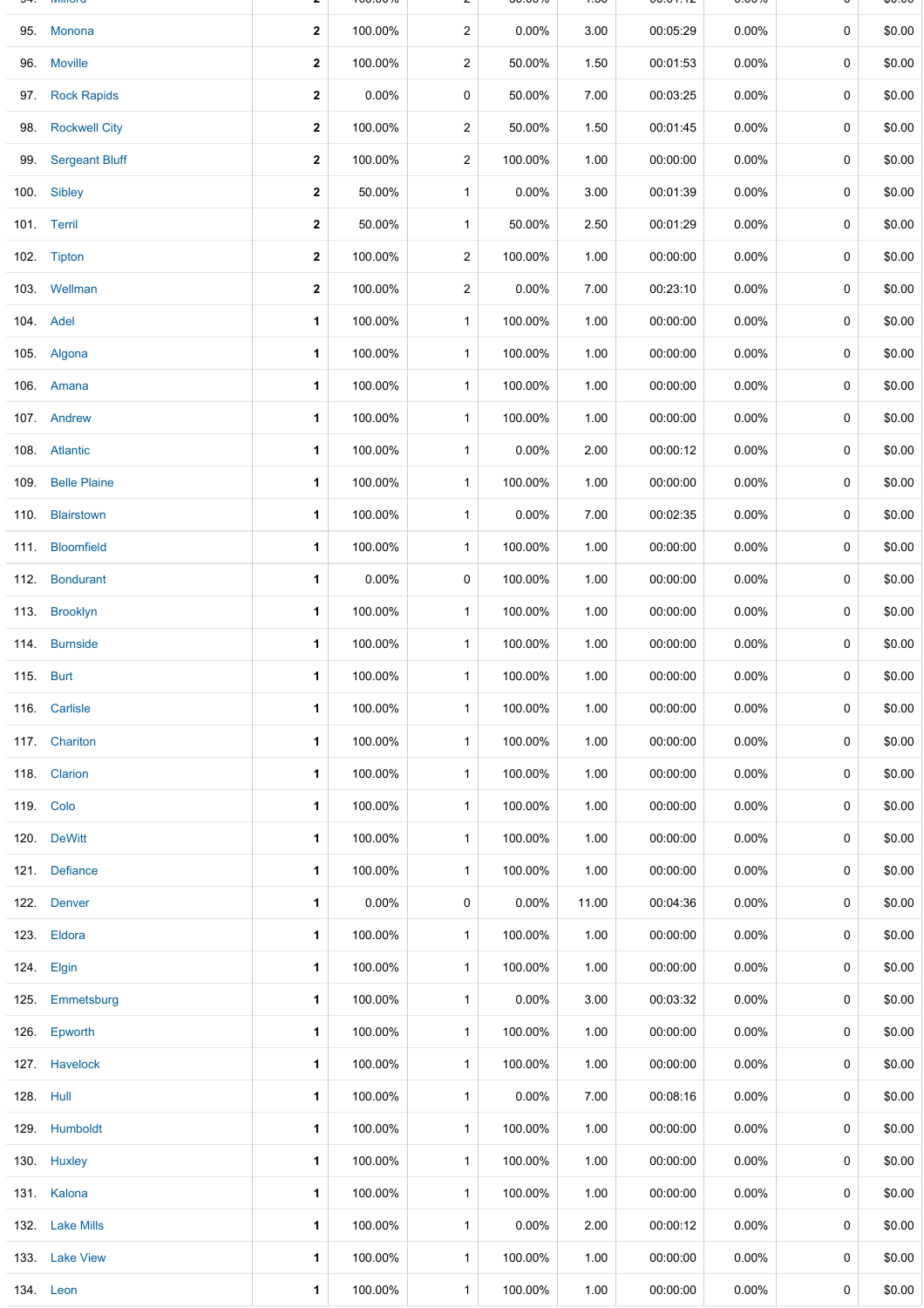|      | 135. Letts         | 1            | 100.00%        | 1            | 100.00%        | 1.00           | 00:00:00             | $0.00\%$             | 0 | \$0.00        |
|------|--------------------|--------------|----------------|--------------|----------------|----------------|----------------------|----------------------|---|---------------|
|      | 136. Logan         | 1            | 100.00%        | 1            | 100.00%        | 1.00           | 00:00:00             | $0.00\%$             | 0 | \$0.00        |
|      | 137. Madrid        | 1            | 100.00%        | $\mathbf{1}$ | 0.00%          | 4.00           | 00:02:12             | $0.00\%$             | 0 | \$0.00        |
|      | 138. Manning       | 1            | 100.00%        | 1            | 100.00%        | 1.00           | 00:00:00             | $0.00\%$             | 0 | \$0.00        |
|      | 139. Maquoketa     | 1            | 100.00%        | 1            | 100.00%        | 1.00           | 00:00:00             | $0.00\%$             | 0 | \$0.00        |
| 140. | Martensdale        | 1            | 100.00%        | $\mathbf{1}$ | 100.00%        | 1.00           | 00:00:00             | $0.00\%$             | 0 | \$0.00        |
|      | 141. Maxwell       | 1            | 0.00%          | 0            | 0.00%          | 6.00           | 00:01:48             | $0.00\%$             | 0 | \$0.00        |
| 142. | Mechanicsville     | 1            | 100.00%        | 1            | 100.00%        | 1.00           | 00:00:00             | $0.00\%$             | 0 | \$0.00        |
|      | 143. Mediapolis    | 1            | 100.00%        | 1            | 100.00%        | 1.00           | 00:00:00             | $0.00\%$             | 0 | \$0.00        |
| 144. | Mitchellville      | $\mathbf{1}$ | 100.00%        | $\mathbf{1}$ | 100.00%        | 1.00           | 00:00:00             | $0.00\%$             | 0 | \$0.00        |
|      | 145. Northwood     | 1            | 100.00%        | 1            | 0.00%          | 2.00           | 00:00:18             | $0.00\%$             | 0 | \$0.00        |
|      | 146. Norwalk       | 1            | 100.00%        | $\mathbf{1}$ | 100.00%        | 1.00           | 00:00:00             | $0.00\%$             | 0 | \$0.00        |
|      | 147. Norway        | 1            | 100.00%        | 1            | 100.00%        | 1.00           | 00:00:00             | $0.00\%$             | 0 | \$0.00        |
| 148. | Ogden              | 1            | 100.00%        | $\mathbf{1}$ | $0.00\%$       | 3.00           | 00:00:45             | $0.00\%$             | 0 | \$0.00        |
|      | 149. Okoboji       | 1            | 100.00%        | 1            | 100.00%        | 1.00           | 00:00:00             | $0.00\%$             | 0 | \$0.00        |
| 150. | Onawa              | 1            | 100.00%        | 1            | 100.00%        | 1.00           | 00:00:00             | 0.00%                | 0 | \$0.00        |
|      | 151. Oran          | 1            | 100.00%        | 1            | 100.00%        | 1.00           | 00:00:00             | $0.00\%$             | 0 | \$0.00        |
| 152. | Osceola            | 1            | 100.00%        | $\mathbf{1}$ | 100.00%        | 1.00           | 00:00:00             | $0.00\%$             | 0 | \$0.00        |
|      | 153. Palmer        | 1            | 100.00%        | 1            | 0.00%          | 4.00           | 00:01:34             | 0.00%                | 0 | \$0.00        |
|      | 154. Pleasantville | 1            | 100.00%        | 1            | 0.00%          | 9.00           | 00:01:12             | $0.00\%$             | 0 | \$0.00        |
|      | 155. Ringsted      | 1            | 100.00%        | 1            | 0.00%          | 10.00          | 00:07:35             | $0.00\%$             | 0 | \$0.00        |
|      | 156. Riverside     | 1            | 100.00%        | $\mathbf{1}$ | 100.00%        | 1.00           | 00:00:00             | $0.00\%$             | 0 | \$0.00        |
|      | 157. Rock Valley   | 1            | 100.00%        | $\mathbf{1}$ | 100.00%        | 1.00           | 00:00:00             | $0.00\%$             | 0 | \$0.00        |
|      | 158. Scranton      | 1            | 100.00%        | $\mathbf{1}$ | 100.00%        | 1.00           | 00:00:00             | $0.00\%$             | 0 | \$0.00        |
|      | 159. Shenandoah    | 1            | 100.00%        | $\mathbf{1}$ | 100.00%        | 1.00           | 00:00:00             | $0.00\%$             | 0 | \$0.00        |
|      | 160. Solon         | 1            | 100.00%        | $\mathbf{1}$ | 0.00%          | 3.00           | 00:05:33             | $0.00\%$             | 0 | \$0.00        |
|      | 161. St. Charles   | 1            | 100.00%        | $\mathbf{1}$ | 100.00%        | 1.00           | 00:00:00             | $0.00\%$             | 0 | \$0.00        |
|      | 162. Stanhope      | 1            | 100.00%        | $\mathbf{1}$ | $0.00\%$       | 2.00           | 00:05:20             | $0.00\%$             | 0 | \$0.00        |
|      | 163. Stanton       | 1            | 100.00%        | $\mathbf{1}$ | 100.00%        | 1.00           | 00:00:00             | $0.00\%$             | 0 | \$0.00        |
|      | 164. Sully         | 1            | 100.00%        | 1            | 0.00%          | 8.00           | 00:12:49             | $0.00\%$             | 0 | \$0.00        |
|      | 165. Sumner        | 1            | 100.00%        | $\mathbf{1}$ | 100.00%        | 1.00           | 00:00:00             | $0.00\%$             | 0 | \$0.00        |
|      | 166. Tama          | 1            | 100.00%        | 1            | 100.00%        | 1.00           | 00:00:00             | $0.00\%$             | 0 | \$0.00        |
|      | 167. Treynor       | 1            | 100.00%        | $\mathbf{1}$ | 100.00%        | 1.00           | 00:00:00             | $0.00\%$             | 0 | \$0.00        |
|      | 168. Tripoli       | 1            | 100.00%        | $\mathbf{1}$ | 100.00%        | 1.00           | 00:00:00             | $0.00\%$             | 0 | \$0.00        |
|      | 169. Victor        | 1            | 100.00%        | $\mathbf{1}$ | 0.00%          | 2.00           | 00:09:39             | $0.00\%$             | 0 | \$0.00        |
|      | 170. Walcott       | 1            | 100.00%        | $\mathbf{1}$ | 100.00%        | 1.00           | 00:00:00             | $0.00\%$             | 0 | \$0.00        |
|      | 171 Washington     | 1            | 100.00%        | $\mathbf{1}$ | 0.00%          | 13.00          | 00:02:25             | $0.00\%$             | 0 | \$0.00        |
|      | 172. Wayland       | 1            | 100.00%        | 1            | $0.00\%$       | 3.00           | 00:02:31             | $0.00\%$             | 0 | \$0.00        |
|      | 173. Webster City  | 1            | 100.00%        | $\mathbf{1}$ | 100.00%        | 1.00           | 00:00:00             | $0.00\%$             | 0 | \$0.00        |
|      | 174 West Branch    | 1            | 100.00%        | $\mathbf{1}$ | 100.00%        | 1.00           | 00:00:00             | $0.00\%$             | 0 | \$0.00        |
|      |                    |              | $\overline{1}$ |              | $\overline{a}$ | $\overline{1}$ | $\sim$ $\sim$ $\sim$ | $\sim$ $\sim$ $\sim$ |   | $\sim$ $\sim$ |